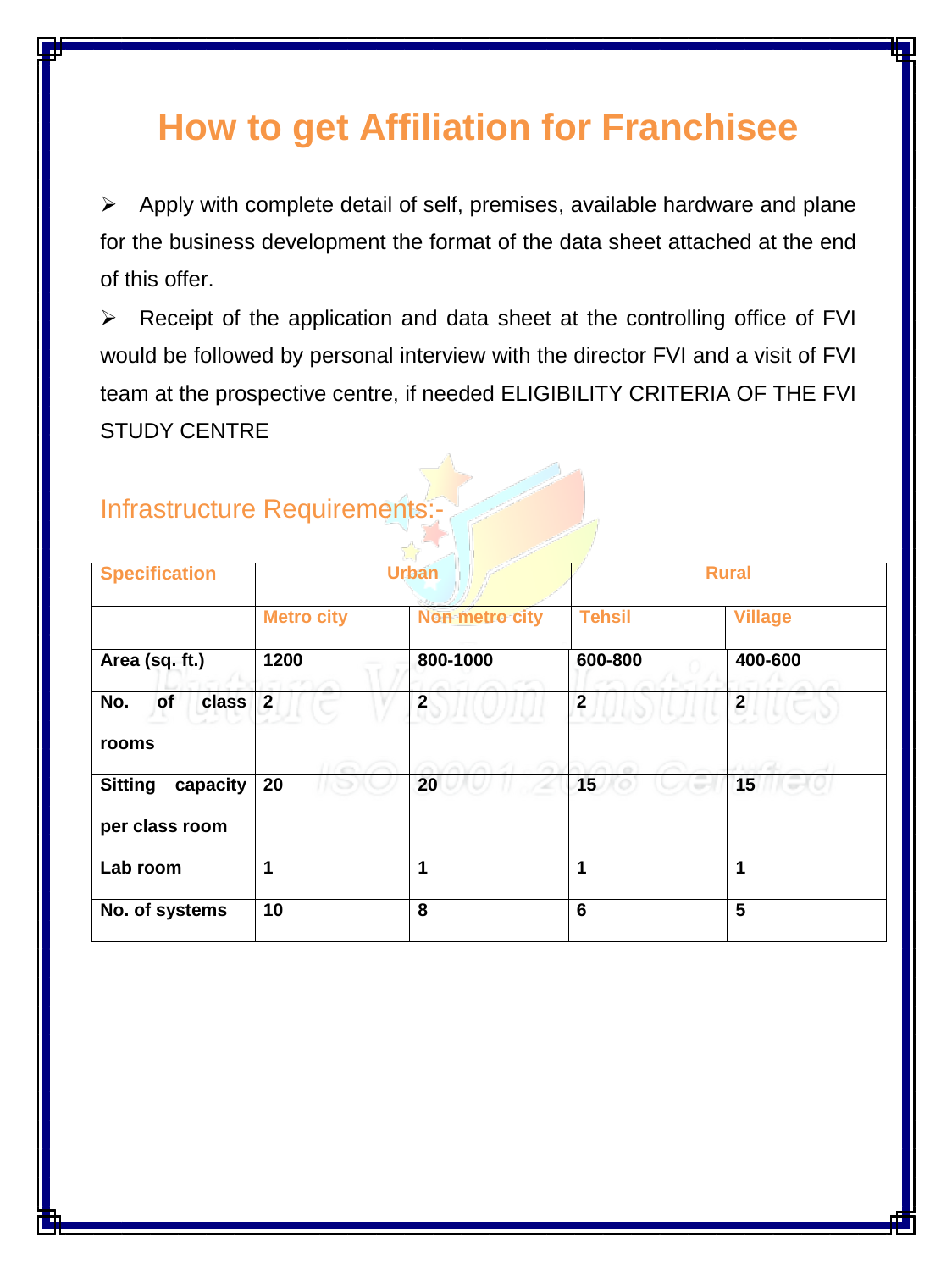**Hardware Requirement: \* One Pentium 4 server and nodes connected to each other** 

- \* Necessary hardware compatibility for internet.
- \* printer (dot-matrix / laser / inkjet )
- \* UPS (625/1000 VA) / generator.
- \* A.c unit
- \* Wash room Facility
- \* Drinking water

## **Man power Requirement:-**

| Administration/Manager | Knowledge of computer software training,       |  |  |
|------------------------|------------------------------------------------|--|--|
|                        | experience, having good command                |  |  |
| Faculty                | Through knowledge of subject, disciplined,     |  |  |
|                        | student's problem solving capacity             |  |  |
| Counselor/receptionist | Pleasant<br>with<br>personality<br>good        |  |  |
|                        | communication skills, knowledge of computer    |  |  |
|                        | courses                                        |  |  |
| Marketing executive    | hardworking.<br>Knowledge<br>Experienced<br>0f |  |  |
|                        | computers courses                              |  |  |
| Office boys            | Experienced and disciplined                    |  |  |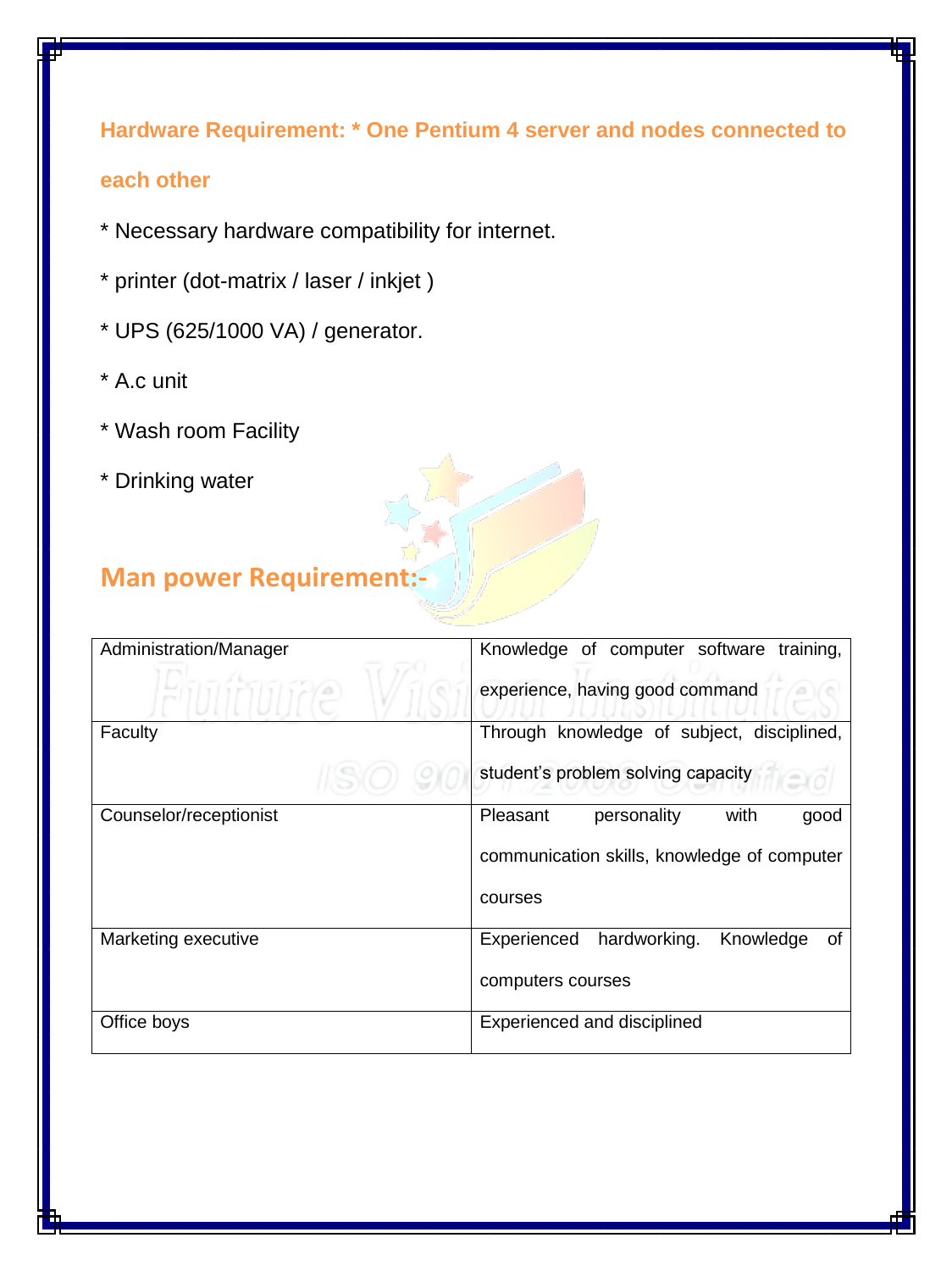#### **Expectation from the affiliated study centres:-**

The study centre should be able to have a centre at a prime location of city/town. The centre would have separate classrooms, computer's lab and reception / office room. The centre would have proper ventilation and roper lighting. The block and sub block level centres may not have the above infrastructure but should have generally clean surroundings.

In operation ………………………..

Each study centre would be provided with a detailed operational manual which provides guidelines to various aspects like...

- > Internal system and procedures.
- External interface
- **►** Co-ordinations
- $\triangleright$  Purchase of practical and classes
- Examination procedure.
- $\triangleright$  Certificate issue procedure.

The study centre should follow the steps outlined in the manual world be the key essence to the agreement with the study centres.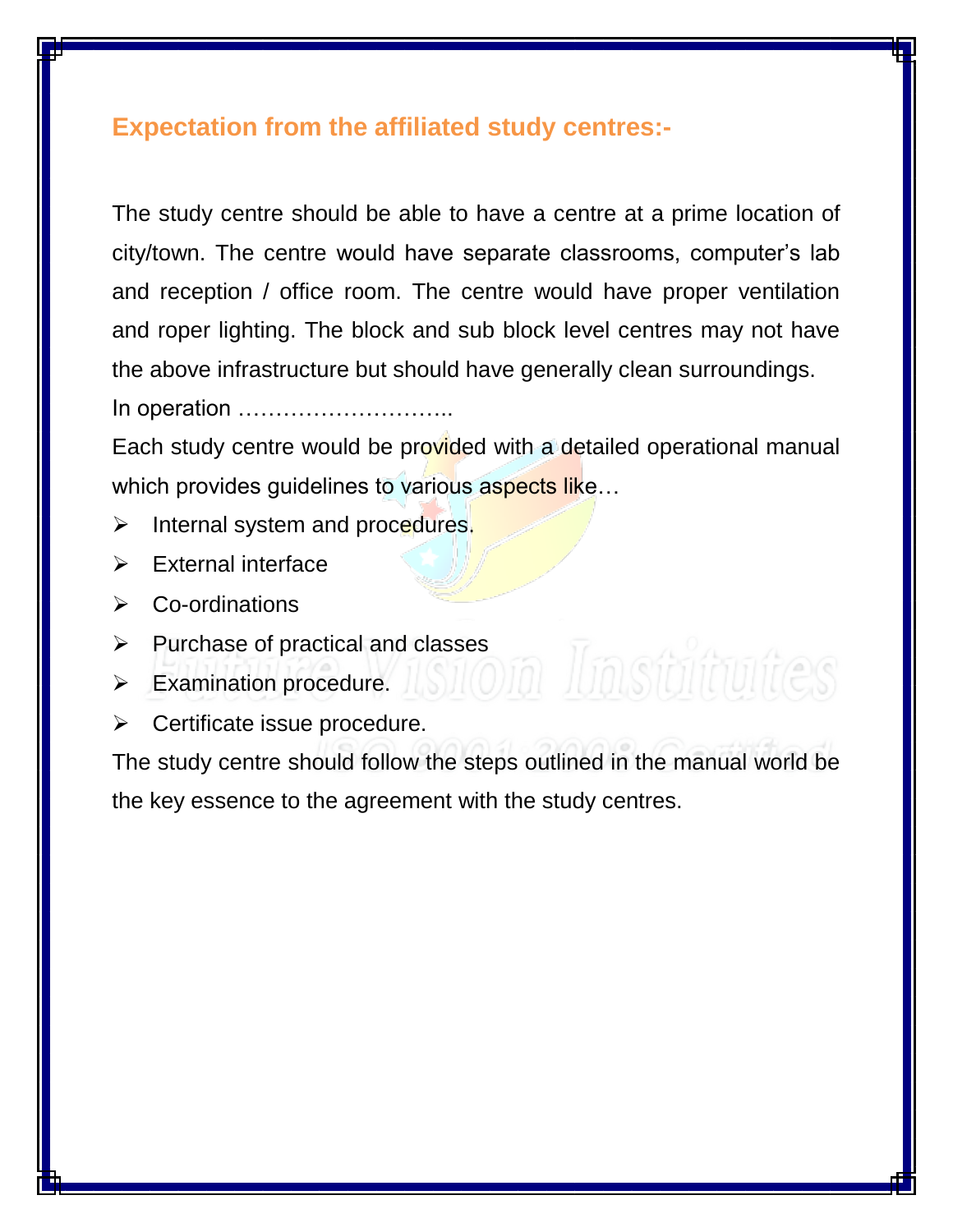#### **In Functions: - ………………………**

The FVI study centre shall abide by the agreement and conations followed by all FVI centres

 $\triangleright$  The FVI study centre shall have to conduct courses as per the rules & syllabus laid down by FVI

 $\triangleright$  The FVI study centre shall deposit and advance nonrefundable affiliation fee as follows

| Sr.no.         | <b>Serial</b> | <b>Category</b>           | <b>Affiliation</b> | <b>Inspection</b> | <b>Total</b> |
|----------------|---------------|---------------------------|--------------------|-------------------|--------------|
|                |               |                           |                    |                   |              |
|                |               |                           |                    |                   |              |
|                |               |                           | <b>Fee</b>         | <b>Charges</b>    |              |
|                |               |                           |                    |                   |              |
|                | A             | Commissioner head         | 35000              | 2000              | 37000        |
|                |               |                           |                    |                   |              |
|                |               |                           |                    |                   |              |
|                |               | quarter                   |                    |                   |              |
|                |               |                           |                    |                   |              |
| $\overline{2}$ | B             | District head quarter     | 25000              | 2000              | 27000        |
|                |               |                           |                    |                   |              |
|                |               |                           |                    |                   |              |
| 3              | C             | <b>Block head quarter</b> | 20000              | 2000              | 22000        |
|                |               |                           |                    |                   |              |
|                |               |                           |                    |                   |              |
| $\overline{4}$ | D             | Panchayat centres         | 15000              | 2000              | 17000        |
|                |               |                           |                    |                   |              |
|                |               |                           |                    |                   |              |
|                |               |                           |                    |                   |              |

This amount shall be deposited at the time of signing the affiliation agreement.

2101018 (Certifitierd

- 1. The Affiliation Fee is Non-Refundable.
- 2. Renewal of the FVI centre shall be done every year in payment of 2000/-
- 3. Affiliation from costs 250/-